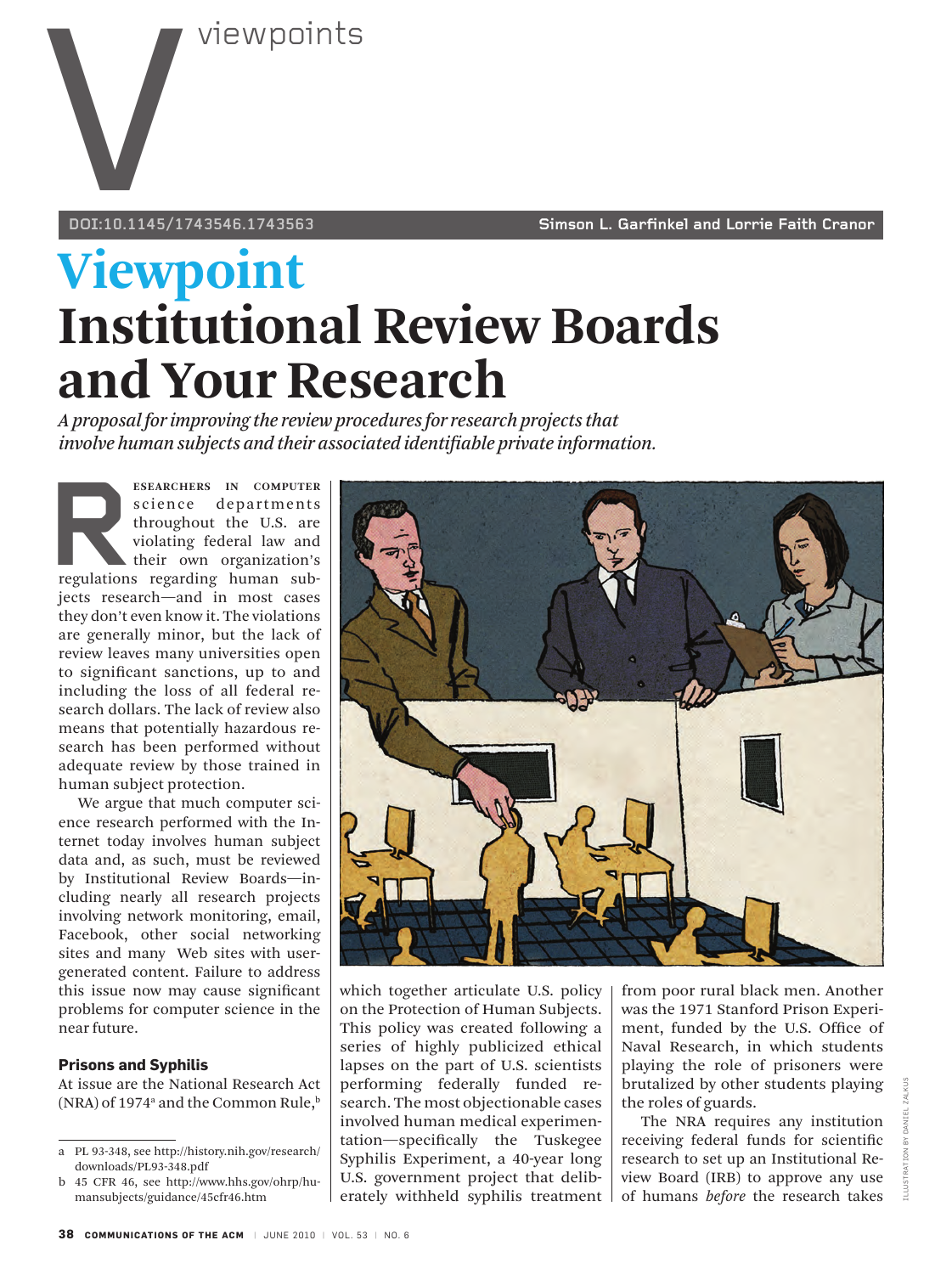place. The regulation that governs these boards is the Common Rule— "Common" because the same rule was passed in 1991 by each of the 17 federal agencies that fund most scientific research in the U.S.

Computer scientists working in the field of Human-Computer Interaction (HCI) have long been familiar with the Common Rule: any research that involves recruiting volunteers, bringing them into a lab and running them through an experiment obviously involves human subjects. NSF grant applications specifically ask if human subjects will be involved in the research and require that applicants indicate the date IRB approval was obtained.

But a growing amount of research in other areas of computer science also involves human subjects. This research doesn't involve live human beings in the lab, but instead involves network traffic monitoring, email, online surveys, digital information created by humans, photographs of humans that have been posted on the Internet, and human behavior observed via social networking sites.

The Common Rule creates a fourpart test that determines whether or not proposed activity must be reviewed by an IRB:

1. The activity must constitute scientific "research," a term that the Rule broadly defines as "a systematic investigation, including research development, testing and evaluation, designed to develop or contribute to generalizable knowledge."c

2. The research must be federally funded.d

3. The research must involve human subjects, defined as "a living individual about whom an investigator (whether professional or student) conducting research obtains (1) data through intervention or interaction with the individual, or (2) identifiable private information."e

4. The research must not be "exempt" under the regulations.<sup>f</sup>

The exemptions are a kind of safety valve to prevent IRB regulations from becoming utterly unworkable. For

**Much computer science research performed with the Internet today involves human subject data and, as such, must be reviewed by Institutional Review Boards.**

computer scientists the relevant exemptions are "research to be conducted on educational practices or with educational tests" (§46.101(b)(1&2)); and research involving "existing data, documents, [and] records…" provided that the data set is either "publicly available" or that the subjects "cannot be identified, directly or through identifiers linked to the subjects''(§46.101(b) (4)). Surveys, interviews, and observations of people in public are generally exempt, provided that identifiable information is not collected, and provided that the information collected, if disclosed, could not "place the subjects at risk of criminal or civil liability or be damaging to the subjects' financial standing, employability, or reputation''(§46.101(b)(2)(i&ii)).

IRBs exist to review proposed research and protect the interests of the human subjects. People *can* participate in dangerous research, but it's important that people are informed, if possible, of the potential risks and benefits—both to themselves and to society at large.

What this means to computer scientists is that *any* federally funded research involving data generated by people that is "identifiable" and not public probably requires approval in advance by your organization's IRB. This includes obvious data sources like network traffic, but it also includes not so obvious sources like software that collects usage statistics and "phones home."

Viewpoints<br>
these boards is the Common Rule—<br>
"Common" because the same rule was<br>
month of the 17 federal<br>
agencies that fund most scientific re-<br>
search in the U.S.<br>
Science research<br>
agencies that fund most scientific re Complicating matters is the fact that the Common Rule allows organizations to add additional requirements. Indeed, many U.S. universities require IRB approval for *any research* involving human subjects, regardless of funding source. Most universities also prohibit researchers from determining if their own research is exempt. Instead, U.S. universities typically require that all research involving human beings be submitted to the school's IRB.

> This means a broad swath of "exempt" research involving publicly available information nevertheless requires IRB approval. Performing social network analysis of Wikipedia pages may fall under IRB purview: Wikipedia tracks which users edited which pages, and when those edits were made. Using Flickr pages as a source of JPEGs for analysis may require IRB approval, because Flickr pages frequently have photos of people (identifiable information), and because the EXIF "tags" that many cameras store in JPEG images may contain serial numbers that can be personally identifiable. Analysis of Facebook poses additional problems and may not even qualify as exempt: not only is the information personally identifiable, but it is frequently not public. Instead, Facebook information is typically only available to those who sign up for the service and get invited into the specific user's network.

> We have spoken with quite a few researchers who believe the IRB regulations do not apply to them because they are working with "anonymized" data. Ironically, the reverse is probably true: IRB approval is required to be sure the data collection is ethical, that the data is adequately protected prior to anonymization, and that the anonymization is sufficient. Most schools do not allow the experimenters to answer these questions for themselves, because doing so creates an inherent conflict of interest. Many of these researchers were in violation of their school's regulations; some were in violation of federal regulations.

## **How to Stop Worrying and Love the IRB**

Many IRBs are not well equipped to handle the fast-paced and highly technical nature of computer-related research. Basic questions arise, such as,

c §46.102 (d)

d §46.103 (a)

e §46.102 (f)

f §46.101 (b)